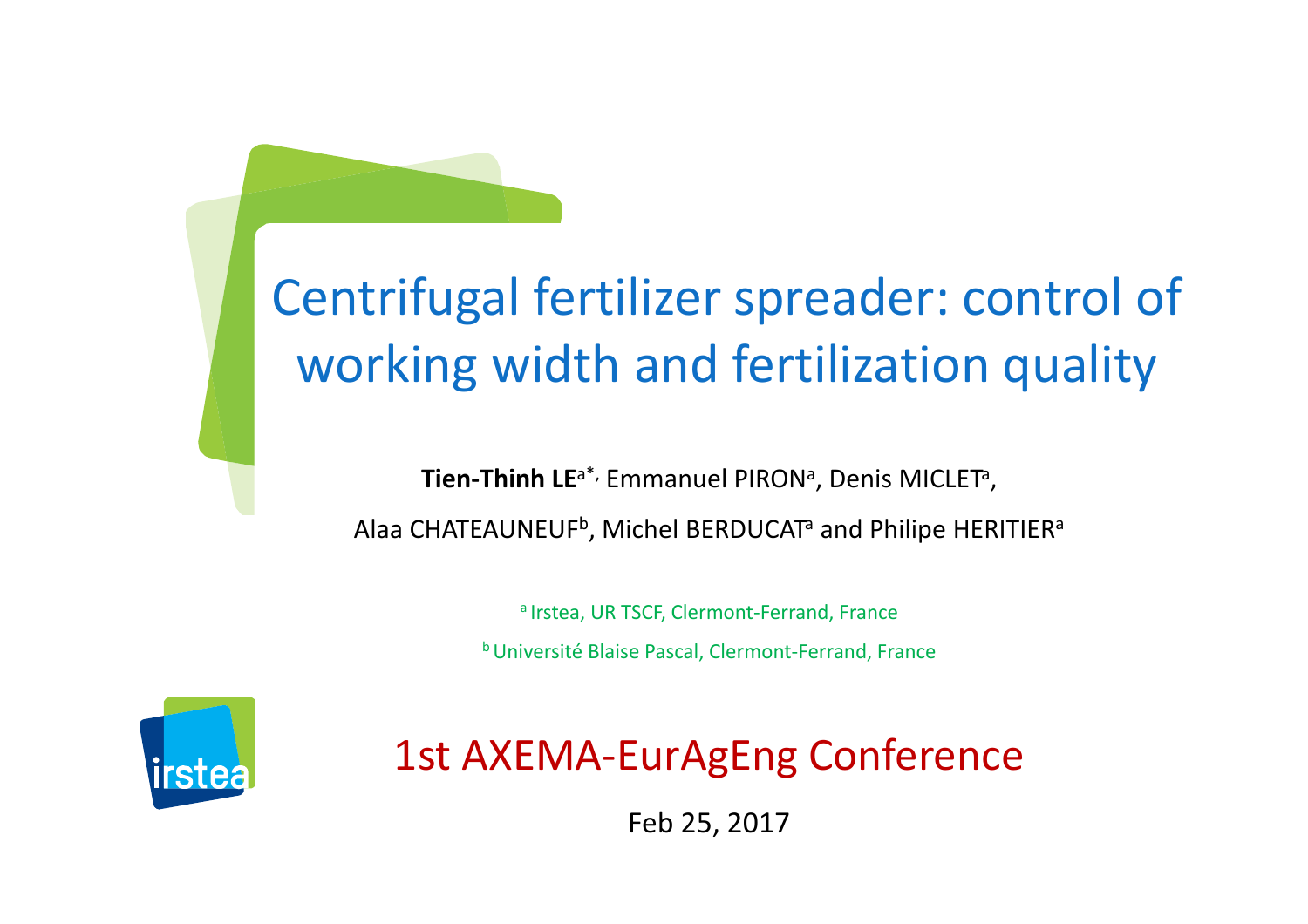## Motivation: centrifugal spreader

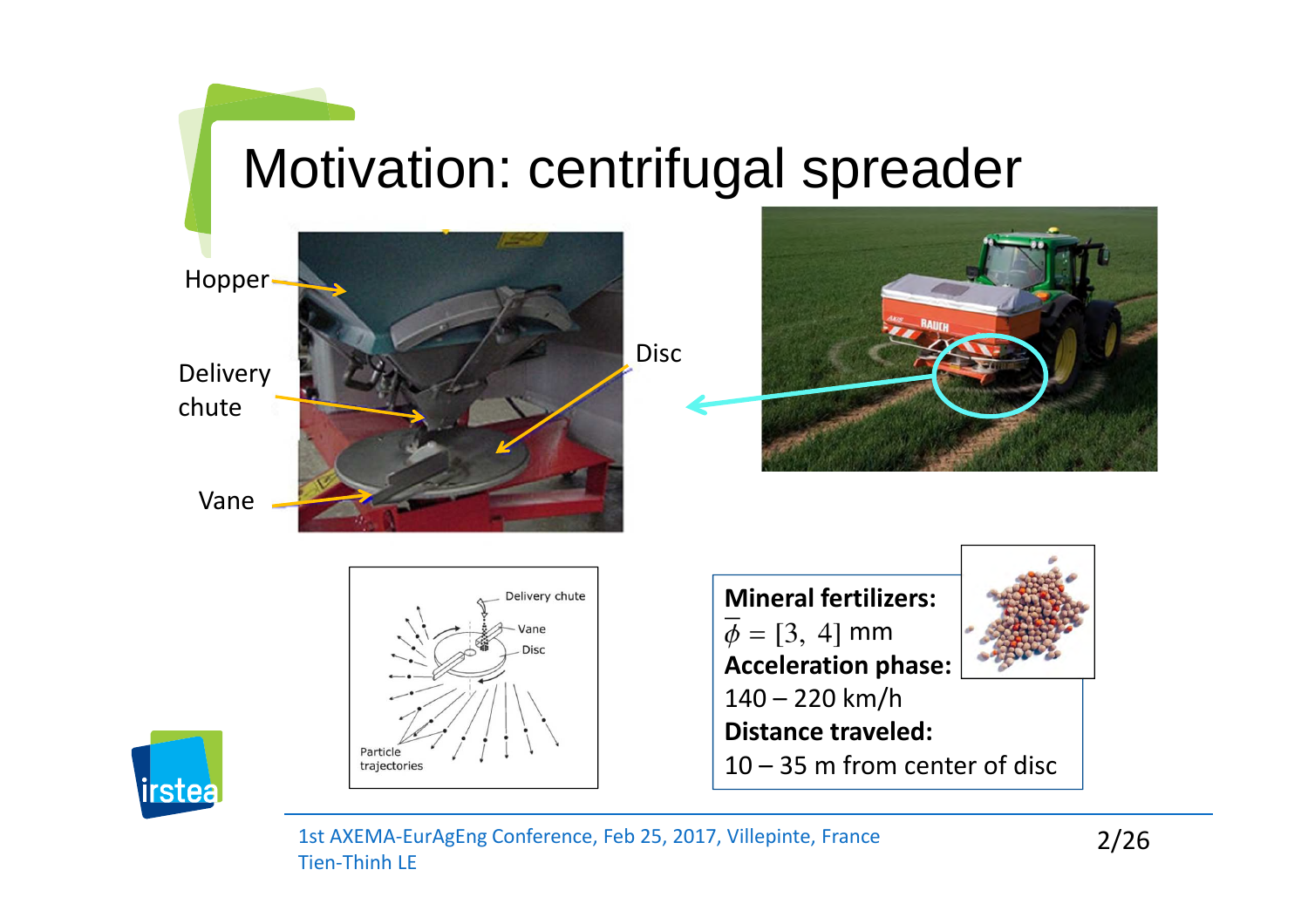

**Cemib device:** (Ref: Piron et al., EurAgEng, 2010)

- 1. Measure the spread pattern;<br>2. Establish the spreading chart.
- Establish the spreading chart.

**Transverse distribution curves** 





1st AXEMA-EurAgEng Conference, Feb 25, 2017, Villepinte, France 3/26 Tien-Thinh LE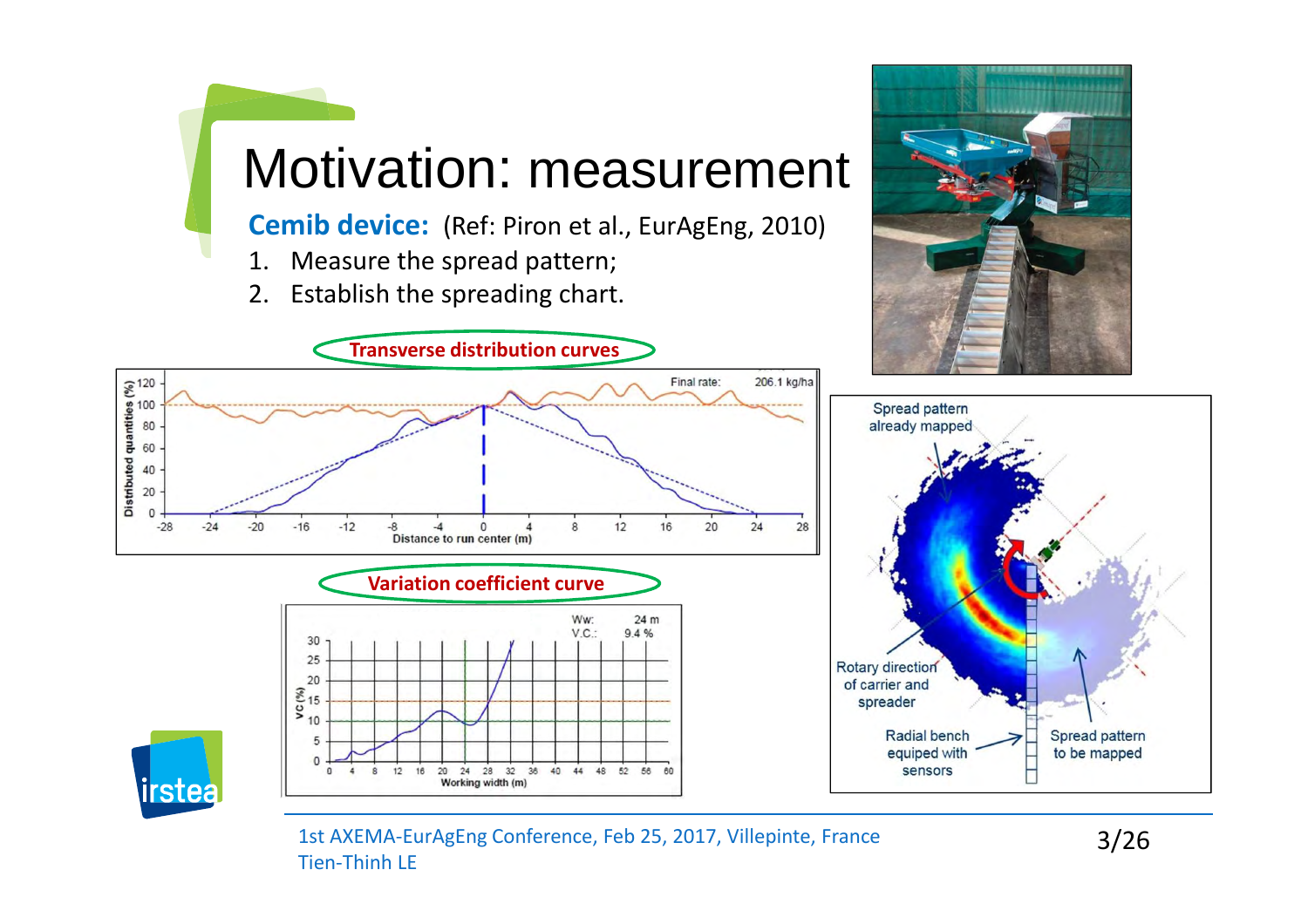

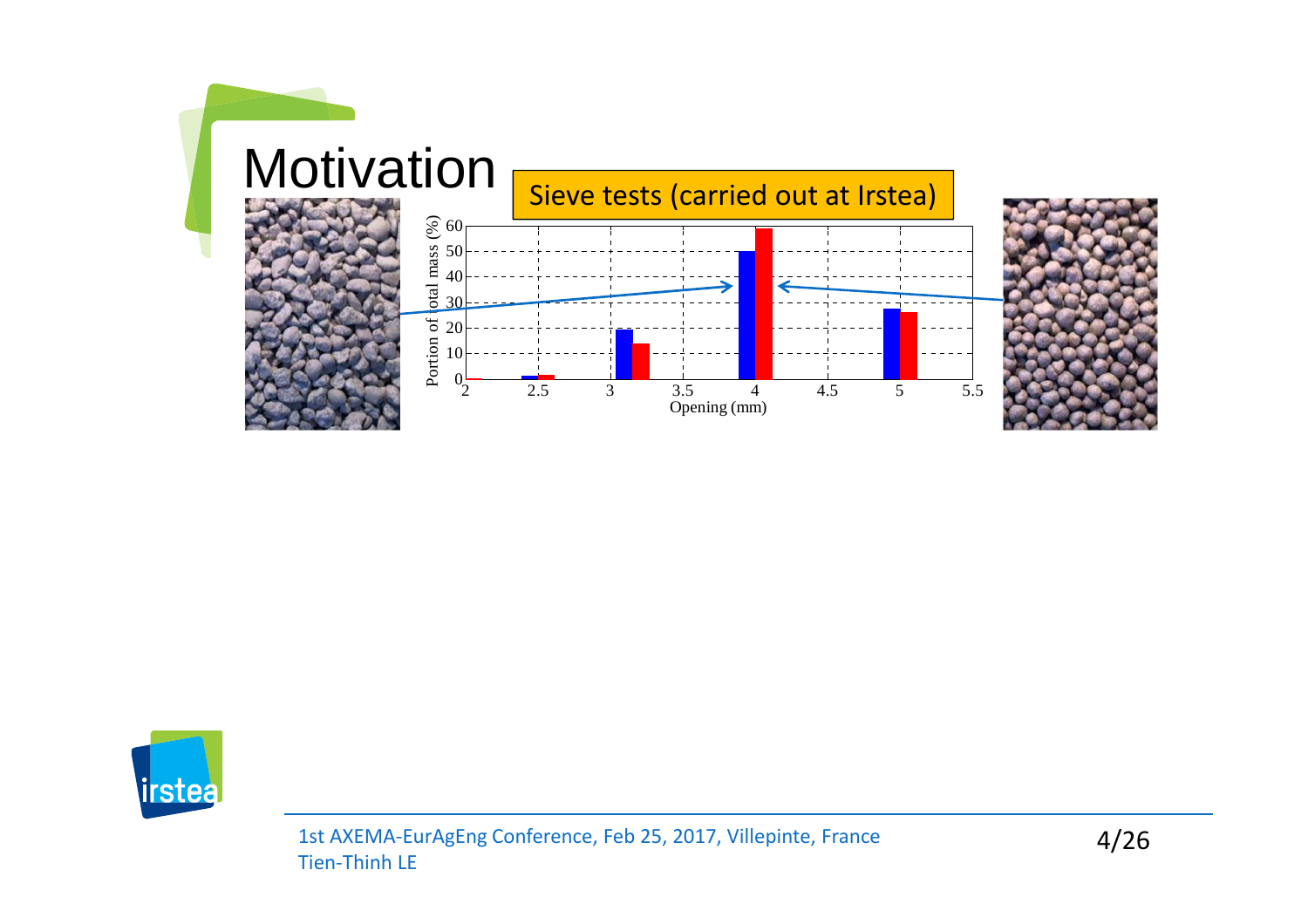

1st AXEMA-EurAgEng Conference, Feb 25, 2017, Villepinte, France 5/26 Tien-Thinh LE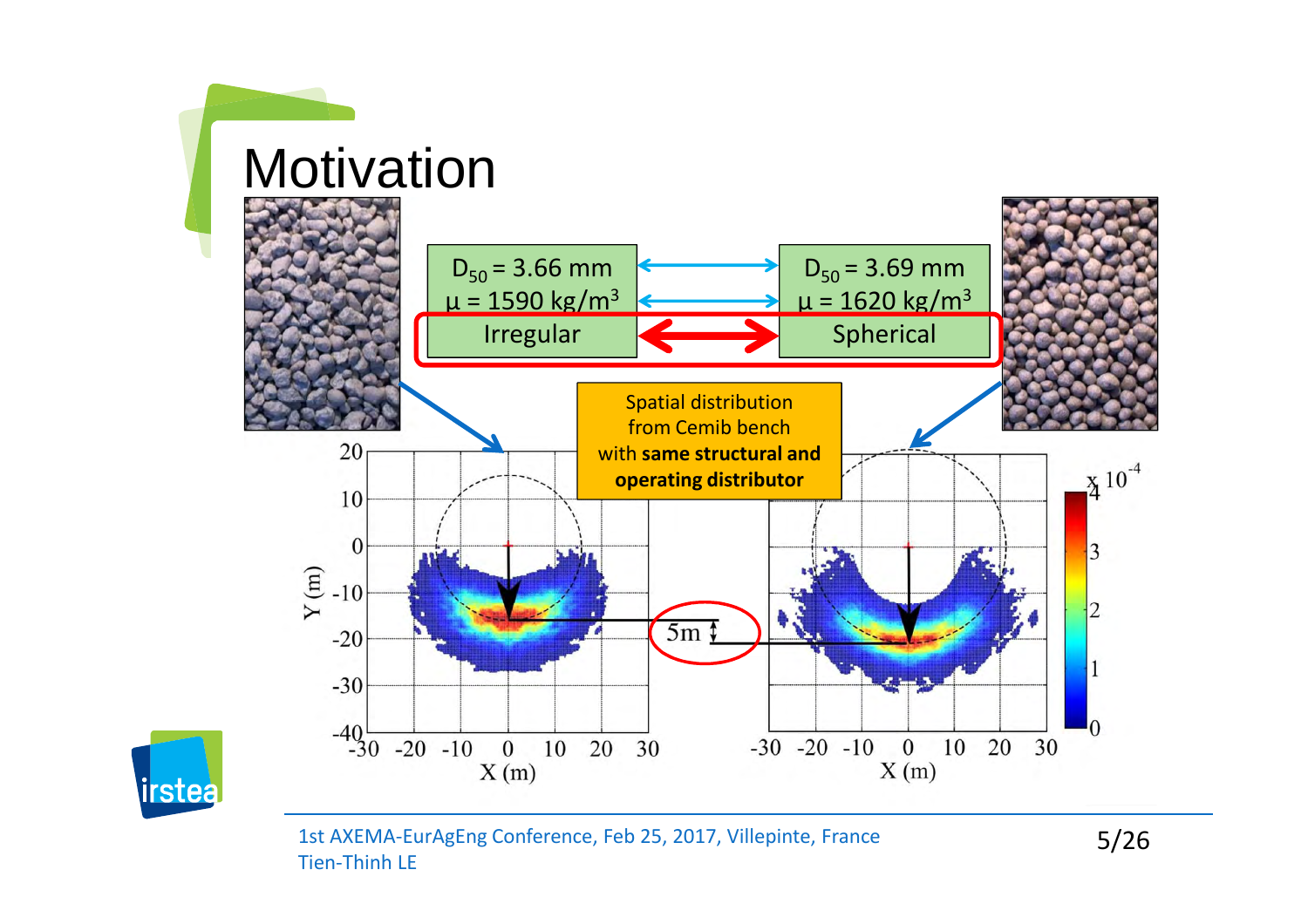# Motivation

**If we want to model and simulate the spreading process**:

- 1. The morphology of particles plays an important role;
- 2. The size of particles from sieve analysis is insufficient.

**In order to increase the accuracy of predicted landing position**

**A** New calibration of physical **characteristics of fertilizers**

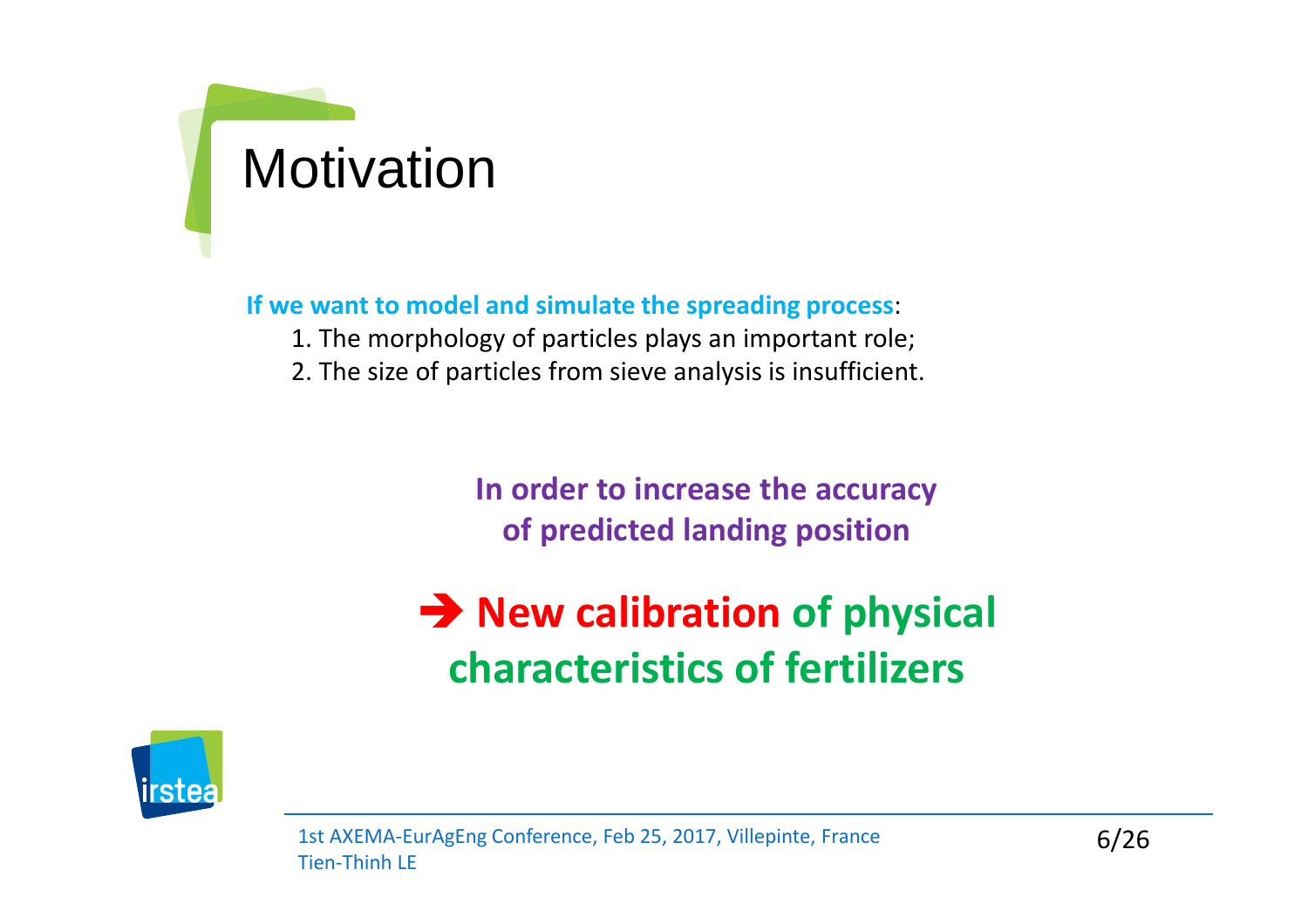### **Motivation**

**Objective of this reasearch:** 

- **1. Characterization of physical characteristics** of particles;.
- **2. Construction and identification of a prediction model** to estimate numerically the spatial distribution of fertilizers **in real conditions of spreading process**.

#### **Methodology:**

- •Characterization of physical characteristics of fertilizers using **image analysis method**;
- •Construction of an optimization procedure to **identify aerodynamic behavior** of particles in the **ballistic flight**;
- $\bullet$ Construction of a **prediction model** of spread pattern using aerodynamic properties identified previously;
- $\bullet$  Application of the proposed model to **control the fertilization quality and working width**.

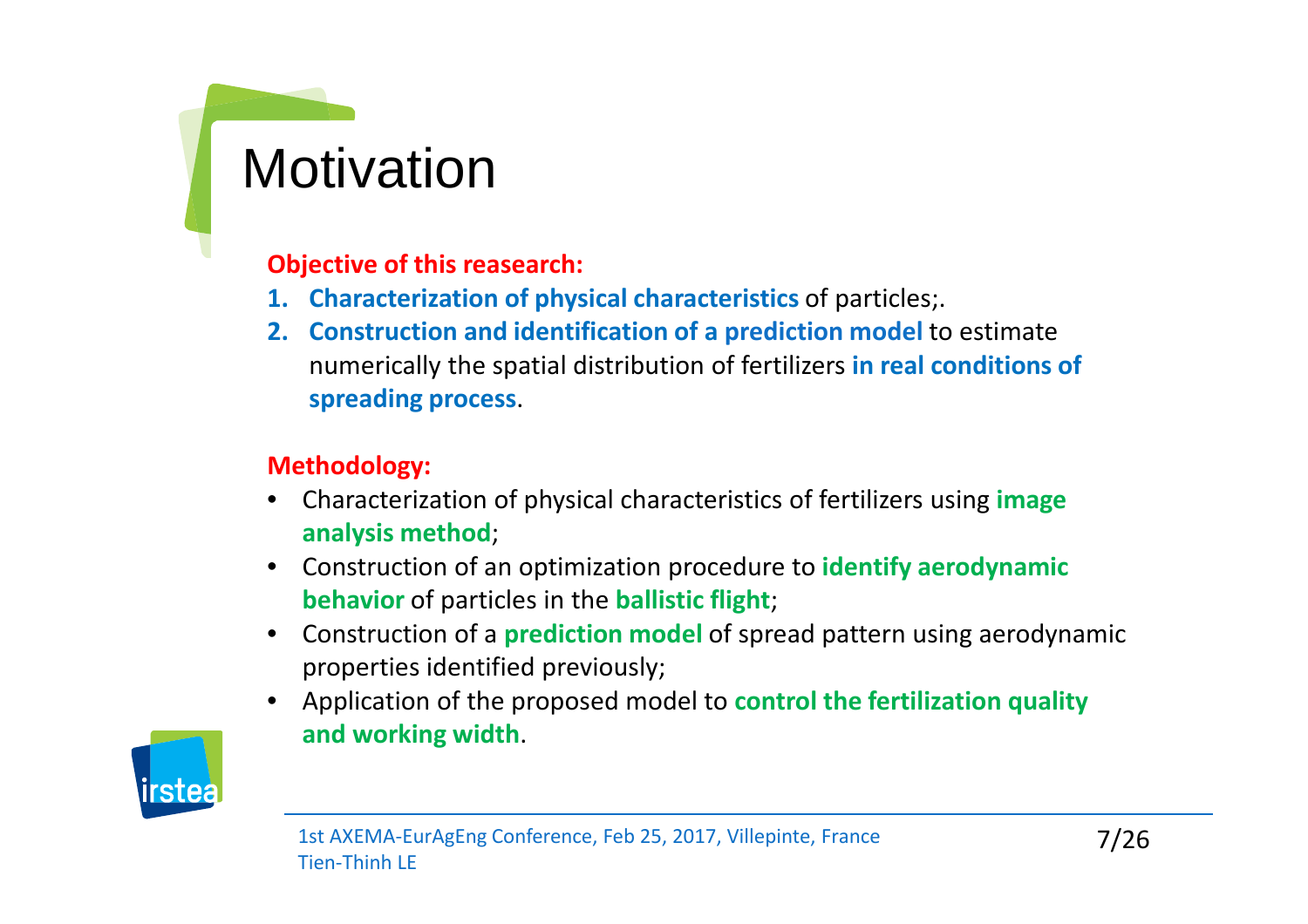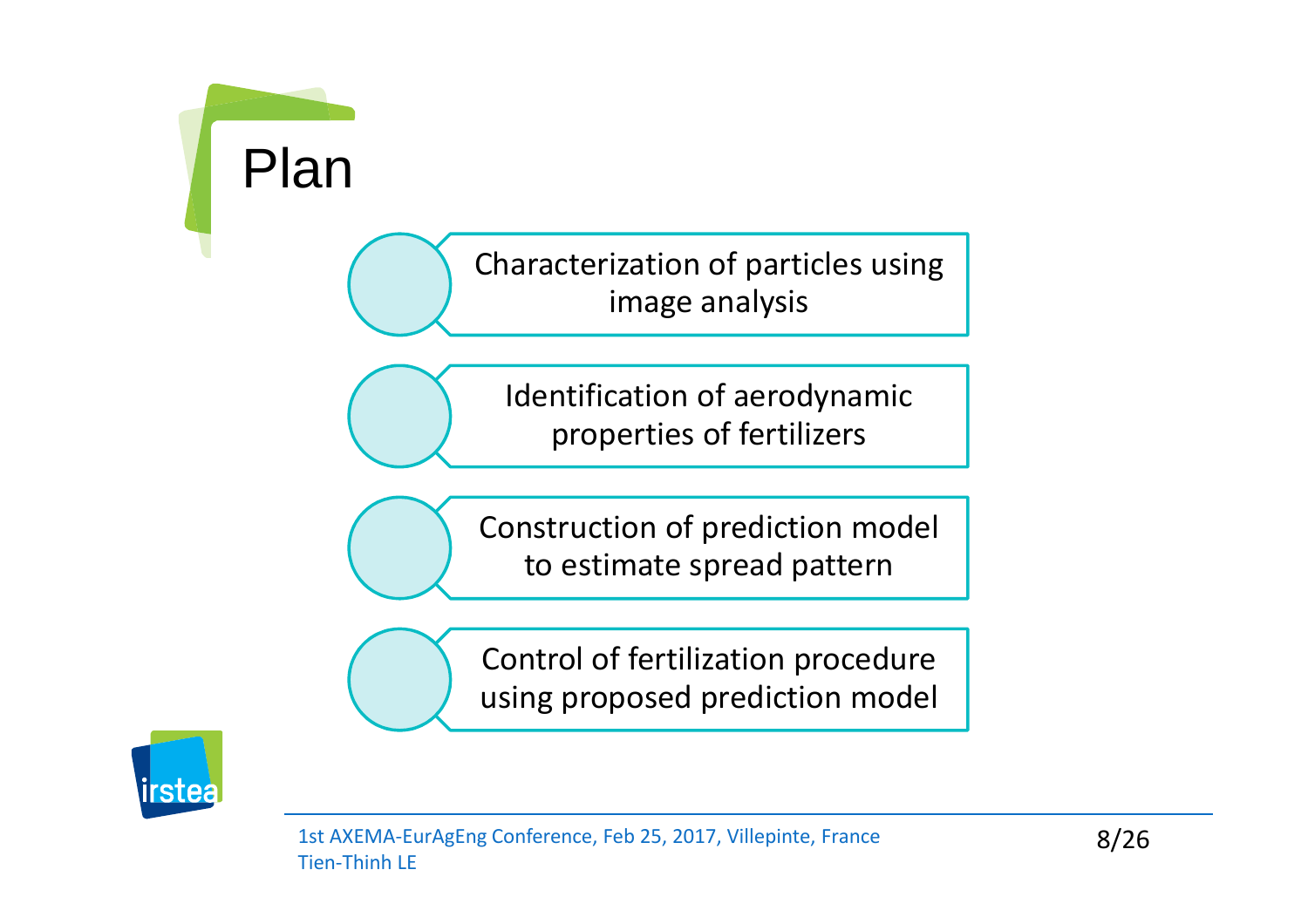



Regarding number of particles, cost, acquisition, processing time and limitation of instruments

**2D image analysis is chosen to characterize particles**

1st AXEMA-EurAgEng Conference, Feb 25, 2017, Villepinte, France 9/26 Tien-Thinh LE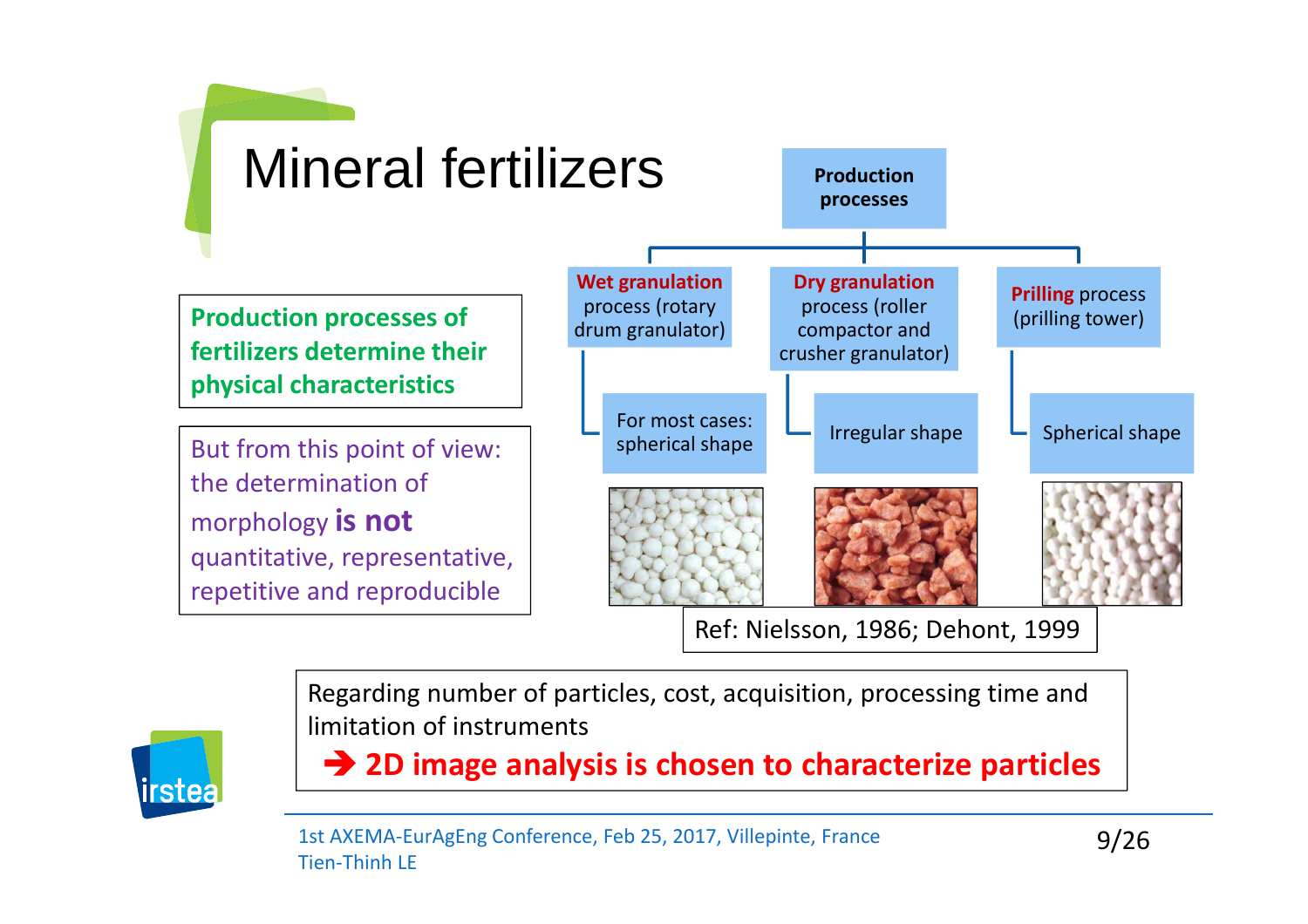

1st AXEMA-EurAgEng Conference, Feb 25, 2017, Villepinte, France 10/26 Tien-Thinh LE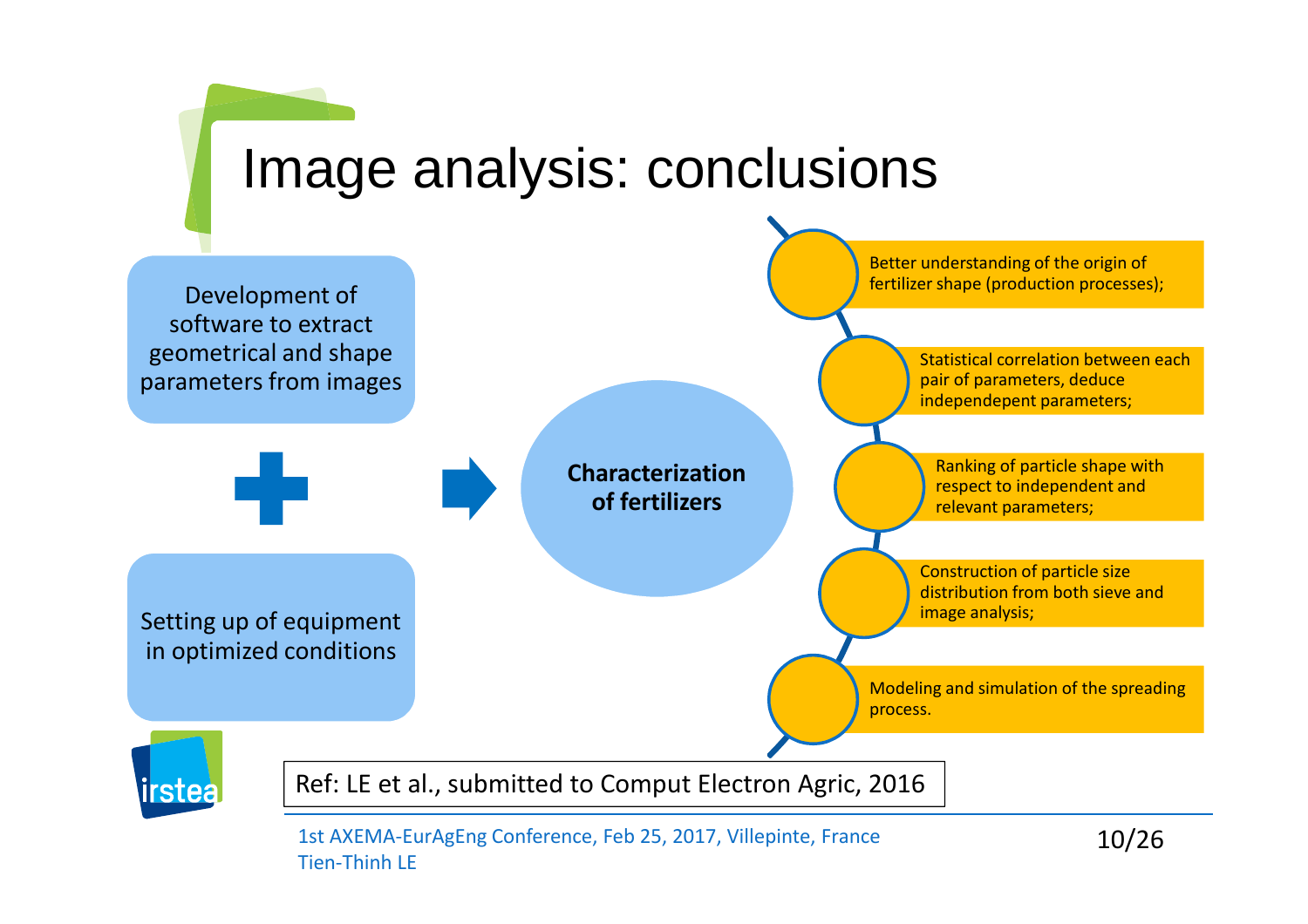### **Conclusions**

#### **1. Characterization of physical characteristics** of fertilizers:

- -Setting up of image analysis equipment (video-granulometer) under optimal photographic and statistical conditions;
- > Definition of geometrical and shape parameters;
- -Development of software to analyze captured images.

#### **2. Construction and identification of prediction model** to estimate spread

pattern and establish spreading chart:

- > Modeling of spreading process;
- > Identification of drag coefficient based on data of Cemib;
- $\blacktriangleright$ Construction of prediction model, example of use.

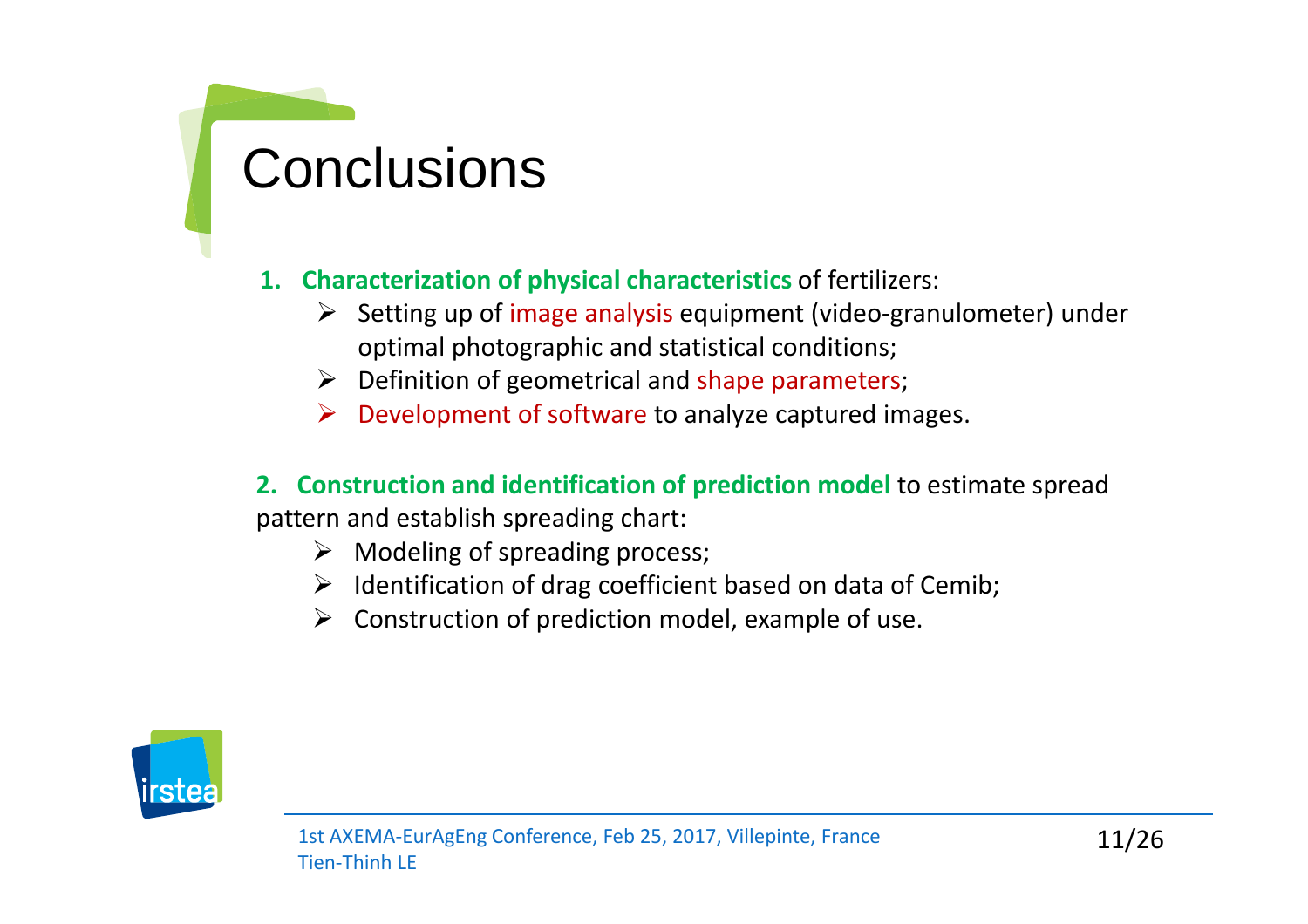# Perspectives

The proposed prediction model has a potential application in the control of working width and fertilization uniformity:

- **Development of active control devices taking into account**: feed position on the disc, drop angle, vane profile, variable rate, fieldelevation, tractor motion, weather …**and our particle analyzer** (video-granulometer).
- **Available methods** at Irstea Montoldre for fertilizer manufacturers.